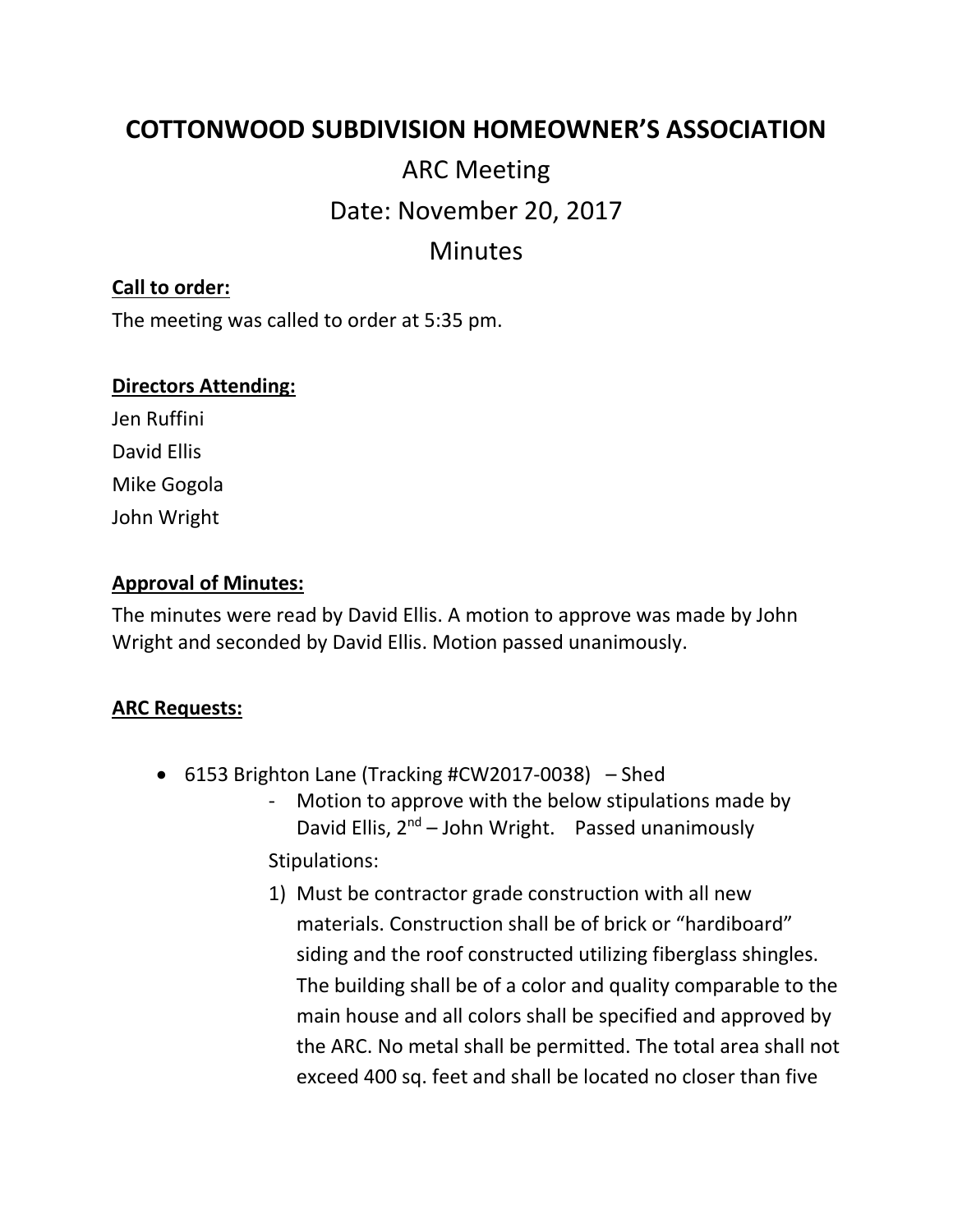(5) feet from the side and rear property lines. No building or design shall violate the ordinances of Santa Rosa County. No more than one (1) outbuilding shall be allowed. No plumbing shall be connected or provided within this structure.

- i. Must include 20' setback from back of home.
- 9137 Iron Gate (Tracking #CW2017-0039) FENCE STAIN
	- Motion to approve with the following stipulations made by Jen Ruffini, 2<sup>nd</sup> by David Ellis. Approved unanimously.
	- o STIPULATIONS
		- None
- 5671 Heatherton Rd (Tracking #CW2017-0040) FENCE
	- Motion to approve with the following stipulations made by Jen Ruffini, 2<sup>nd</sup> by David Ellis. Approved unanimously.
	- o STIPULATIONS
		- Must be contractor grade construction new standard 6' wood privacy fence with (1) - 12 foot gates and (1) - 4 foot gate. Your request did not include any choice of stain or decorative details therefore, none were approved. The style of fence was also not designated. You may install either a board on board, shadow box or solid board style fence. All exterior hardware must be in good taste and neutral tones.
- New Business
	- o Budget
		- Added money for new security system at gate
		- Will be moving the front system to the back gate
		- Added money for fertilizer, plants and replacement ornamentals
		- **■** Motion to approve Budget made by David Ellis,  $2^{nd}$  by John Wright – Approved unanimously

#### **ADJOURNMENT:**

There being no further business, the meeting was adjourned at 5:57 pm.